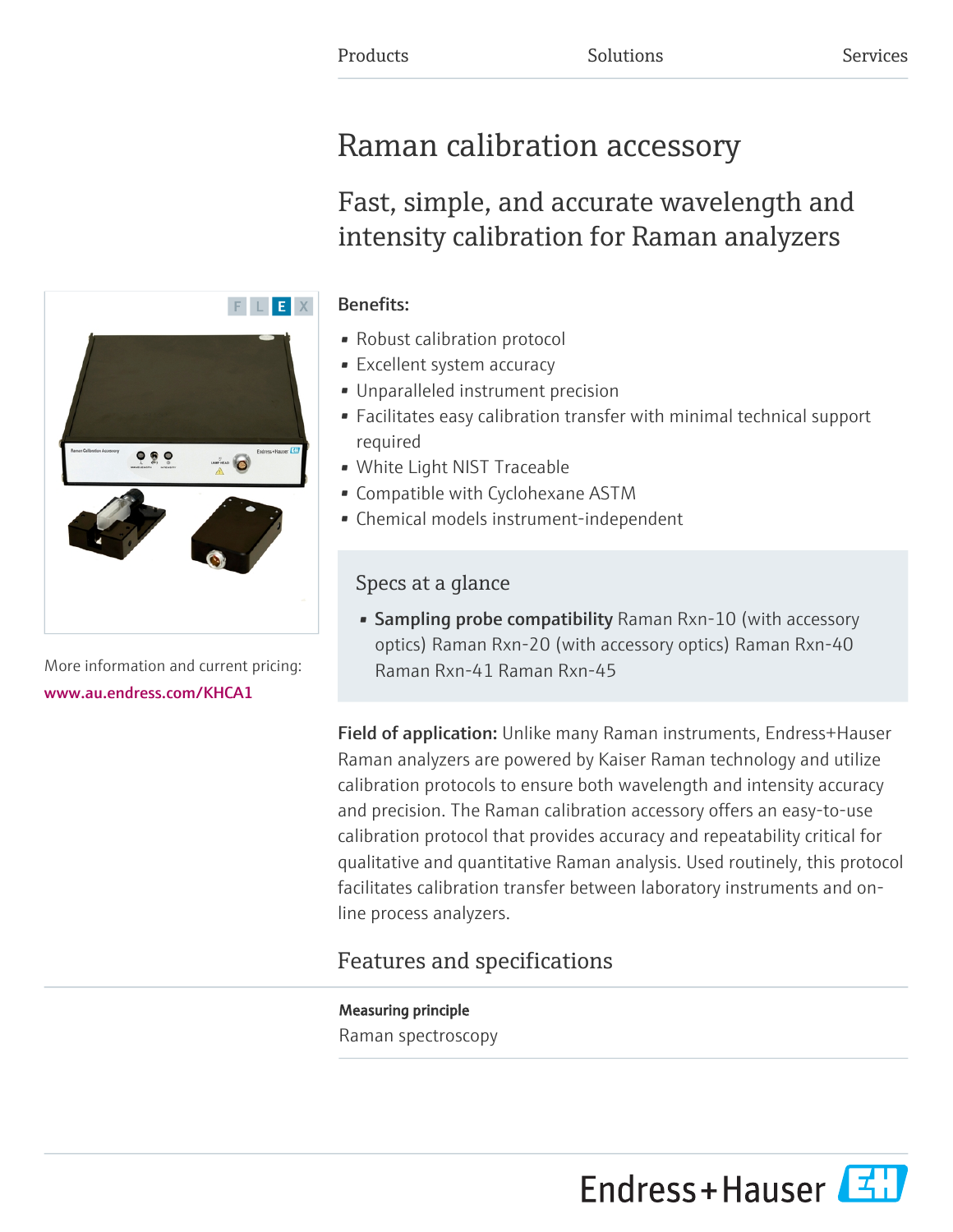#### Unit dimensions (width x height x depth in mm)

Control unit: 12 x 270 x 43 Lamp head: 50 x 80 x 19

#### Weight (kg)

Control Unit: 1.60 Lamp head: 0.10

#### Sampling probe compatibility

Raman Rxn-10 (with accessory optics) Raman Rxn-20 (with accessory optics) Raman Rxn-40 Raman Rxn-41 Raman Rxn-45

#### Spectral intensity reference

Tungsten-halogen

#### Spectral intensity calibration range

HCA-532: 534.5 to 694.0 nm HCA-785: 790.7 to 1074.5 nm HCA-1000: 1012.6 to 1304.6 nm

#### Spectral intensity output repeatability (over any 4000 cm-1 spectrum)

Short Term: 2% Over 100 hours: 2.65%

#### Adapter options

Lamp Housing Adapters for sampling optics (NCO 0.4″, 0.5″, 2.5″, 3″ options) Immersion (IO) ½", ¼" adapter bIO adapter (12 mm) Fiber Adapters: FC and SMA

#### Electrical data

Power Source: 100–240 VAC 50/60 Hz Power Consumption: 22 W Maximum CE Certified: Yes